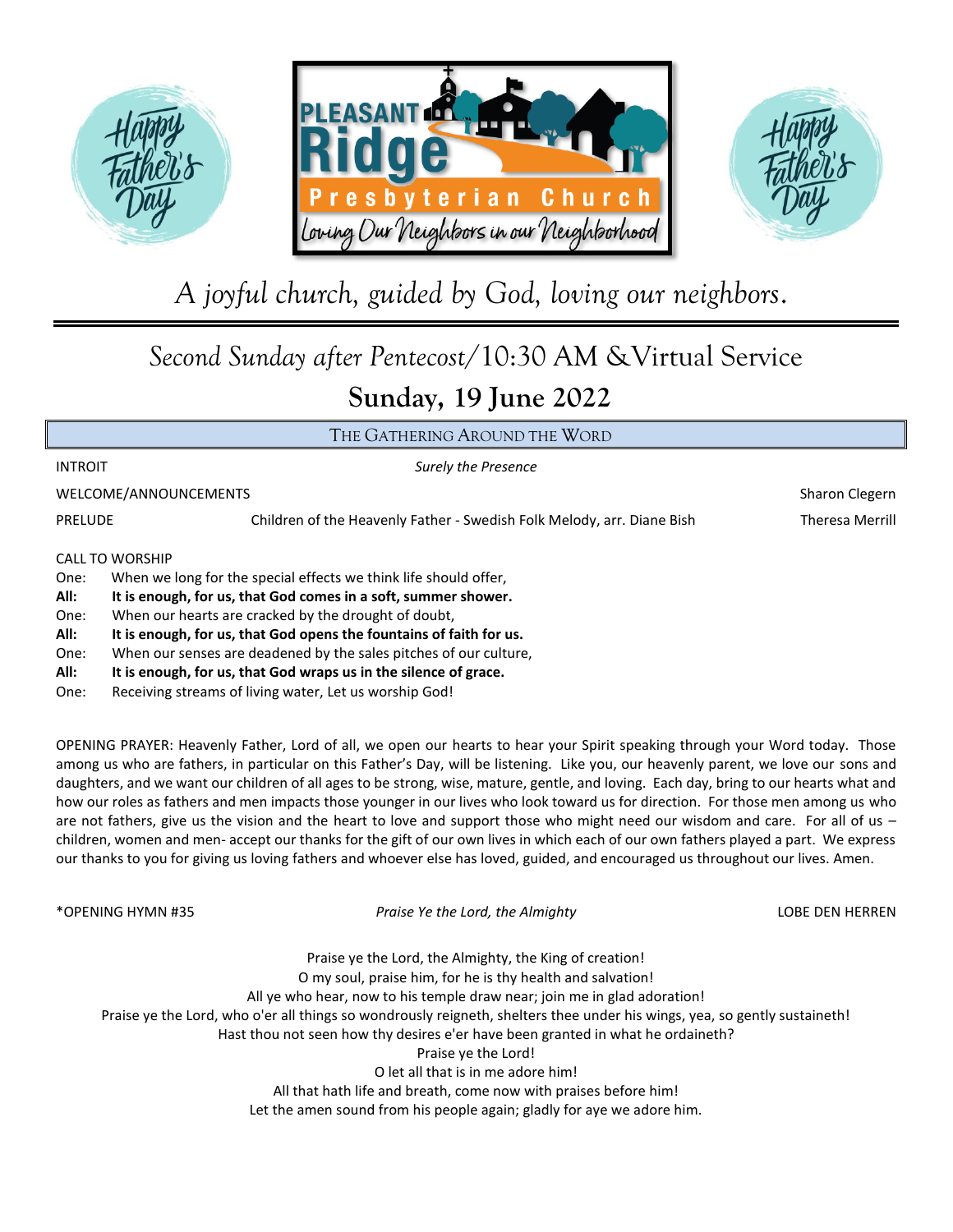\*CALL TO CONFESSION: O God, sometimes the journey is too much; we can't go on, and we complain that we are all alone. Our strength is gone, and we are ready to give up. In confession we acknowledge our brokenness, and our need for God who is faithful, just, loving and forgiving. In humility and in faith, let us confess our condition to God by praying together…

\*PRAYER OF CONFESSION: **We come seeking God in mighty earthquakes. We come listening for God in resounding thunder. We come expecting God in sweeping victories. Yet God is found in a baby's touch. Yet God speaks in silence. Yet God is found in the least of these. Save us, O God from our aimless wandering. Save us, O God, from seeking the idols in our world. Save us, O God from those things that distract us from your goodness. God, in your mercy. Hear our prayer.**

#### *(Time of Silent Personal Confession)*

\*PRAYER OF ASSURANCE: Hear the good news of God's love for us; not in the earthquakes, not in the storms, not in the mighty deeds but in the silence, in the gentle touch, in the quiet rain God says, "You are forgiven. You are my Beloved. You are mine." Amen.

\*GLORIA PATRI #581: **Glory be to the Father and to the Son and to the Holy Ghost; As it was in the beginning, is now, and ever shall be, world without end. Amen. Amen.**

PRAYERS OF THE PEOPLE & THE LORD'S PRAYER: **Our Father, who art in heaven, hallowed be thy Name. Thy Kingdom come, thy will be done, on earth as it is in heaven. Give us this day our daily bread. And forgive us our sins, as we forgive those who sin against us. And lead us not into temptation but deliver us from evil. For thine is the kingdom, the power and the glory forever. Amen.**

#### GIFT OF THE WORD

#### NEW TESTAMENT TEXT: Luke 8:26-39

26 Then they arrived at the region of the Gerasenes, which is opposite Galilee. 27 As he stepped out on shore, a man from the city who had demons met him. For a long time he had not worn any clothes, and he did not live in a house but in the tombs. 28 When he saw Jesus, he cried out and fell down before him, shouting, "What have you to do with me, Jesus, Son of the Most High God? I beg you, do not torment me," 29 for Jesus had commanded the unclean spirit to come out of the man. (For many times it had seized him; he was kept under guard and bound with chains and shackles, but he would break the bonds and be driven by the demon into the wilds.) 30 Jesus then asked him, "What is your name?" He said, "Legion," for many demons had entered him. 31 They begged him not to order them to go back into the abyss. 32 Now there on the hillside a large herd of swine was feeding, and the demons begged Jesus[e] to let them enter these. So he gave them permission. 33 Then the demons came out of the man and entered the swine, and the herd stampeded down the steep bank into the lake and was drowned.

34 When the swineherds saw what had happened, they ran off and told it in the city and in the country. 35 Then people came out to see what had happened, and when they came to Jesus, they found the man from whom the demons had gone sitting at the feet of Jesus, clothed and in his right mind. And they became frightened. 36 Those who had seen it told them how the one who had been possessed by demons had been healed. 37 Then the whole throng of people of the surrounding region of the Gerasenes asked Jesus[g] to leave them, for they were seized with great fear. So he got into the boat and returned. 38 The man from whom the demons had gone out begged that he might be with him, but Jesus sent him away, saying, 39 "Return to your home, and declare how much God has done for you." So he went away, proclaiming throughout the city how much Jesus had done for him.

*Hear what the Spirit is saying to the church.* **Thanks be to God.**

| ANTHEM | Be Thou My Vision                                                                    | Parker |
|--------|--------------------------------------------------------------------------------------|--------|
|        | Be thou my vision, O Lord of my heart; Nought be all else to me, save that thou art. |        |
|        | Thou my best thought by day or by night, Waking or sleeping, thy presence my light.  |        |
|        | Be thou my wisdom, and thou my true word; I ever with thee and thou with me, Lord;   |        |

Thou my great Father, I thy true son; Thou in me dwelling, and I with thee one. Riches I heed not, nor man's empty praise. Thou mine inheritance, now and always; Thou and thou only, first in my heart, high King of heaven, my treasure thou art. High King of heaven, my victory one, May I reach heaven's joys. O bright heaven's Sun! Heart of my own heart, whatever befall, Still be my vision, O Ruler of all.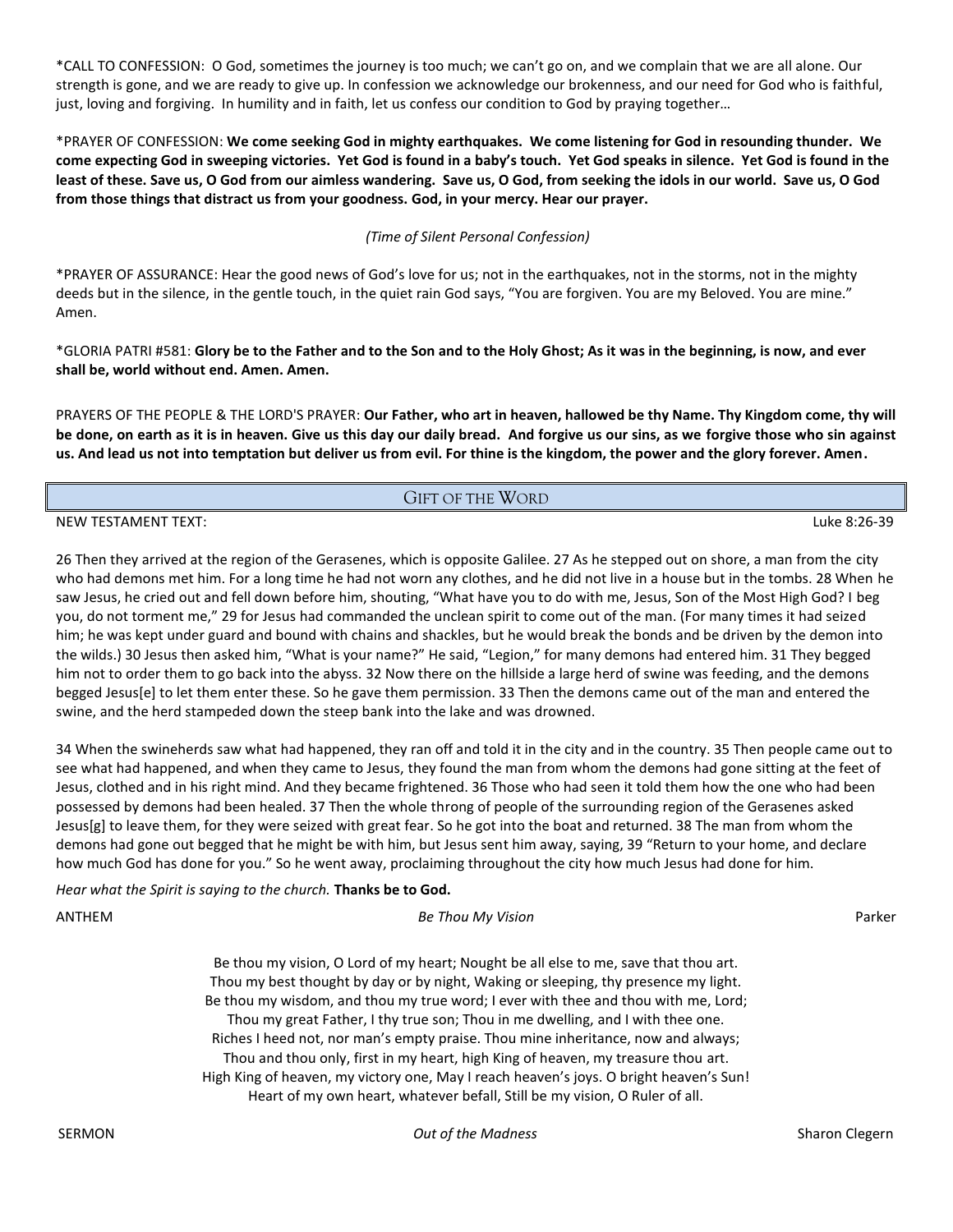#### THE RESPONSE TO THE WORD

\*AFFIRMATION OF FAITH: The Apostles' Creed (Ecumenical) **I believe in God, the Father almighty, Creator of heaven and earth. I believe in Jesus Christ, God's only Son, our Lord, who was** 

**conceived by the power of the Holy Spirit, born of the virgin Mary, suffered under Pontius Pilate, was crucified, died, and was buried; he descended to the dead. On the third day he rose again; he ascended into heaven, is seated at the right hand of the Father, and will come again to judge the living and the dead. I believe in the Holy Spirit, the holy catholic church, the communion of saints, the forgiveness of sins, the resurrection of the body, and the life everlasting. Amen**.

| *CLOSING HYMN #318 | In Christ There is No East or West                                                                                                                                                                                                                                                                                                                                                                                                                                                                                                  | ST. PETER       |
|--------------------|-------------------------------------------------------------------------------------------------------------------------------------------------------------------------------------------------------------------------------------------------------------------------------------------------------------------------------------------------------------------------------------------------------------------------------------------------------------------------------------------------------------------------------------|-----------------|
|                    | In Christ there is no east or west, in him no south or north, but one great fellowship of love throughout the whole wide earth.<br>In Christ shall true hearts everywhere their high communion find; his service is the golden cord close-binding humankind.<br>Join hands, disciples of the faith, whate'er your race may be.<br>All children of the living God are surely kin to me.<br>In Christ now meet both east and west; in him meet south and north.<br>All Christly souls are one in him throughout the whole wide earth. |                 |
| <b>BENEDICTION</b> |                                                                                                                                                                                                                                                                                                                                                                                                                                                                                                                                     | Sharon Clegern  |
| <b>POSTLUDE</b>    | Praise to the Lord, the Almighty - LOBE DEN HERREN, arr. Diane Bish                                                                                                                                                                                                                                                                                                                                                                                                                                                                 | Theresa Merrill |

The flowers are given by Anna Goldhahn in celebration of daughters Miriam's and Lydia's birthdays.

### **From June 5th Pentecost Worship: Confirmation and Baptism Celebration!**